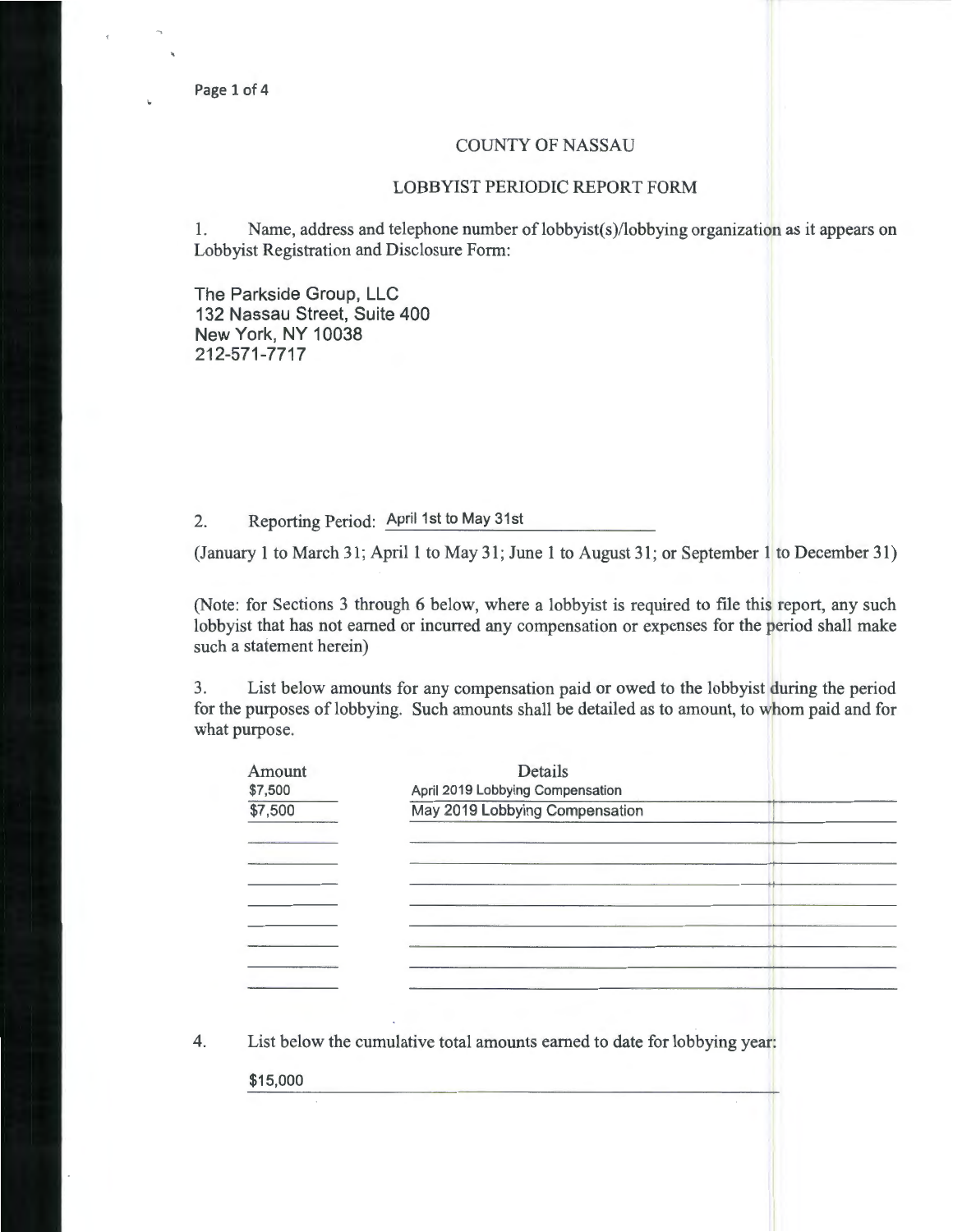Page 2 of 4

5. List below amounts for any expenses expended or incurred by the lobbyist during the period for the purposes of lobbying. Such amounts shall be detailed as to amount, to whom paid and for what purpose.

| Amount<br>\$0 | Details |
|---------------|---------|
|               |         |
|               |         |
|               |         |
|               |         |
|               |         |
|               |         |
|               |         |
|               |         |
|               |         |

6. List below the cumulative total amounts expended to date for lobbying year:

<u> 1980 - Jan Samuel Barbara, martin da basar da basar da basar da basar da basar da basar da basar da basar da</u> \$0

(In lieu of completing 7 through 10 below, you may attach a copy of your Lobbyist Registration and Disclosure Form, provided the information has not changed.)

7. List whether and where the lobbyist(s)/lobbying organization is registered as a lobbyist (e.g. Nassau County, New York State):

Nassau County New York State New York City

8. Name, address and telephone number of client(s) by whom, or on whose behalf, the lobbyist is retained, employed or designated.

Maidenbaum Property Tax Reduction Group, LLC 483 Chestnut Street Cedarhurst, New York 11516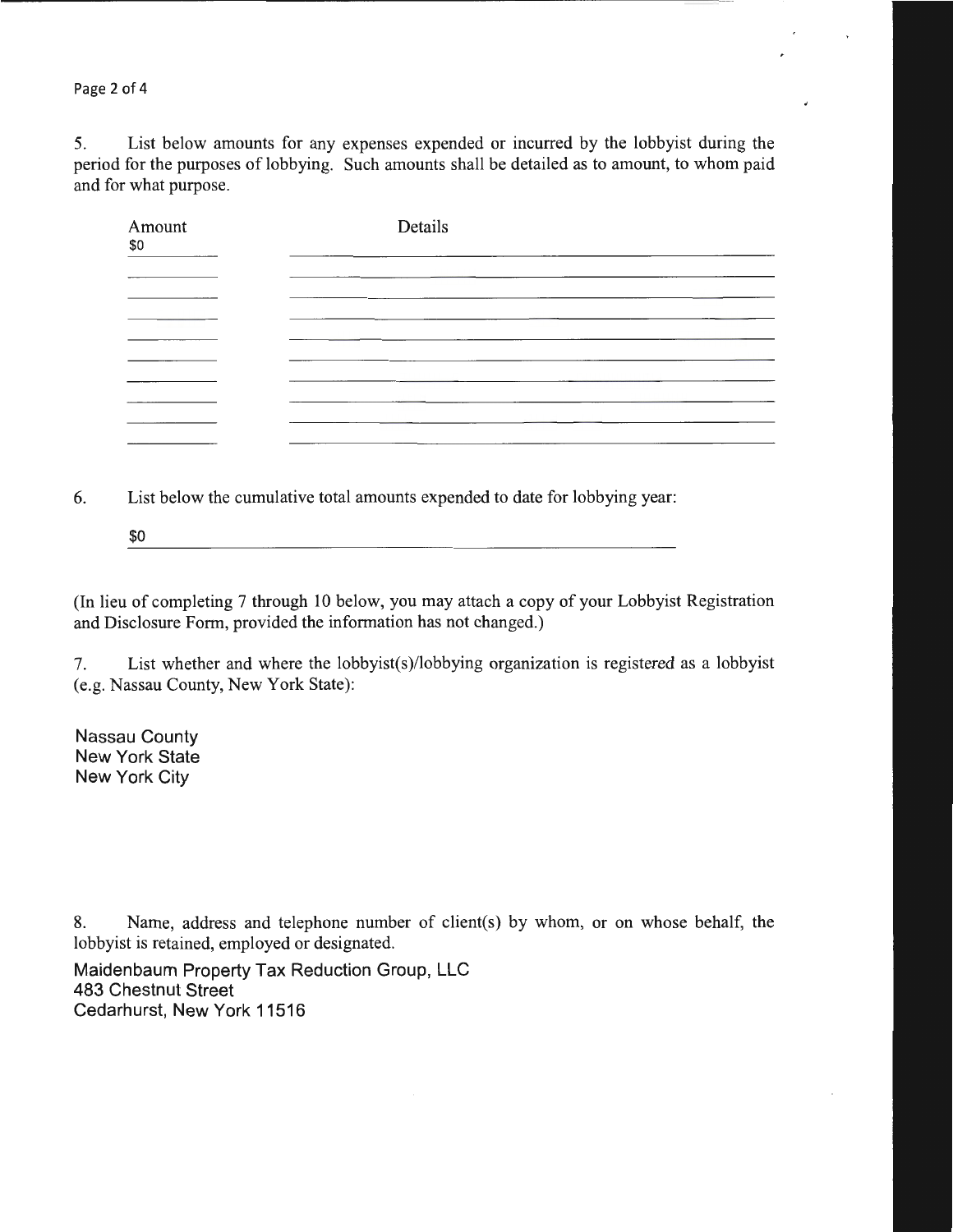Page 3 of 4

..

9. Describe lobbying activity conducted, or to be conducted, in Nassau County, and identify client(s) for each activity listed, during the Reporting Period.

Property Tax Assessment

10. The name of persons, organizations or governmental entities before whom the lobbyist has lobbied during the period.

Helena Williams Chief Deputy Nassau County Executive Conal Denion Bureau Chief Nassau County Executive Michael Santaramo Nassau County Executive

> $L$ <sup>H</sup> OT  $U$ B 11 10 6102 Y3MA0TTA.00 UA22AN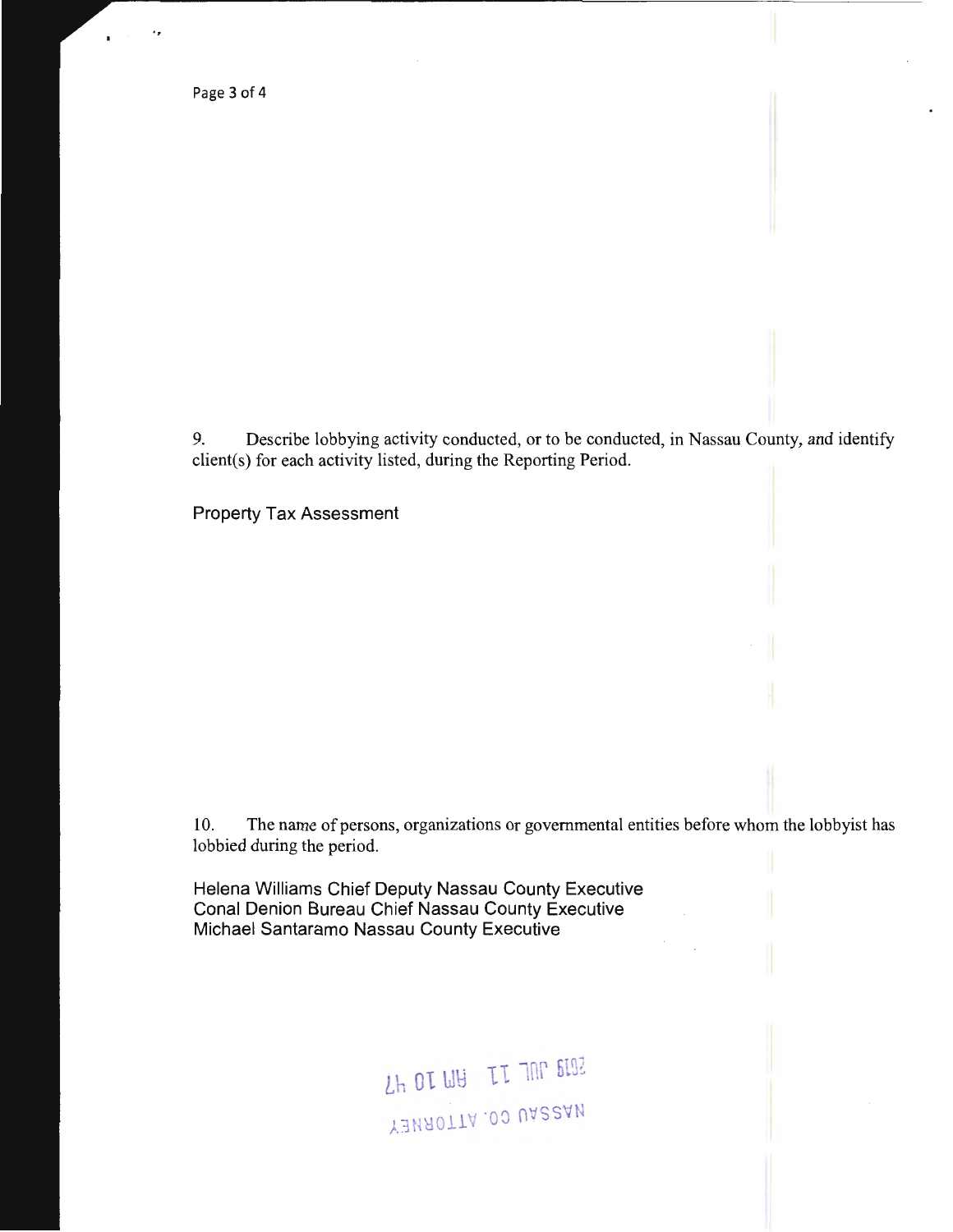I understand that copies of this form will be sent to the Nassau County Department of Information Technology ("IT") to be posted on the County's website.

I also understand that upon termination of retainer, employment or designation I must give written notice to the County Attorney within thirty (30) days of termination.

VERIFICATION: I certify that all statements made on this statement are true, correct and complete to the best of my knowledge and belief and I understand that the willful making of any false statement of material fact herein will subject me to the provisions of law relevant to the making and filing of false instruments and will render such statement null and void.

Dated:  $5-y$  8, 2019

Signed:

Print Name:

..

Title:

 $\frac{\text{Evan Stavisky}}{\text{Patterner}}$ 

| <b>STATE OF NEW YORK</b>                                       |
|----------------------------------------------------------------|
| SS:                                                            |
| <b>COUNTY OF NASSAU-</b>                                       |
| NEW YORK                                                       |
| Sworn to before me this                                        |
|                                                                |
| , 20   9<br>Day of                                             |
|                                                                |
|                                                                |
| NOTARY PUBLIC                                                  |
|                                                                |
|                                                                |
| JOHN N. HERRING                                                |
| NOTARY PUBLIC, STATE OF NEW YORK                               |
| Registration Ne. 02HE6372319                                   |
| Qualified in Bronx County<br>Commission Expires March 19, 2022 |
|                                                                |